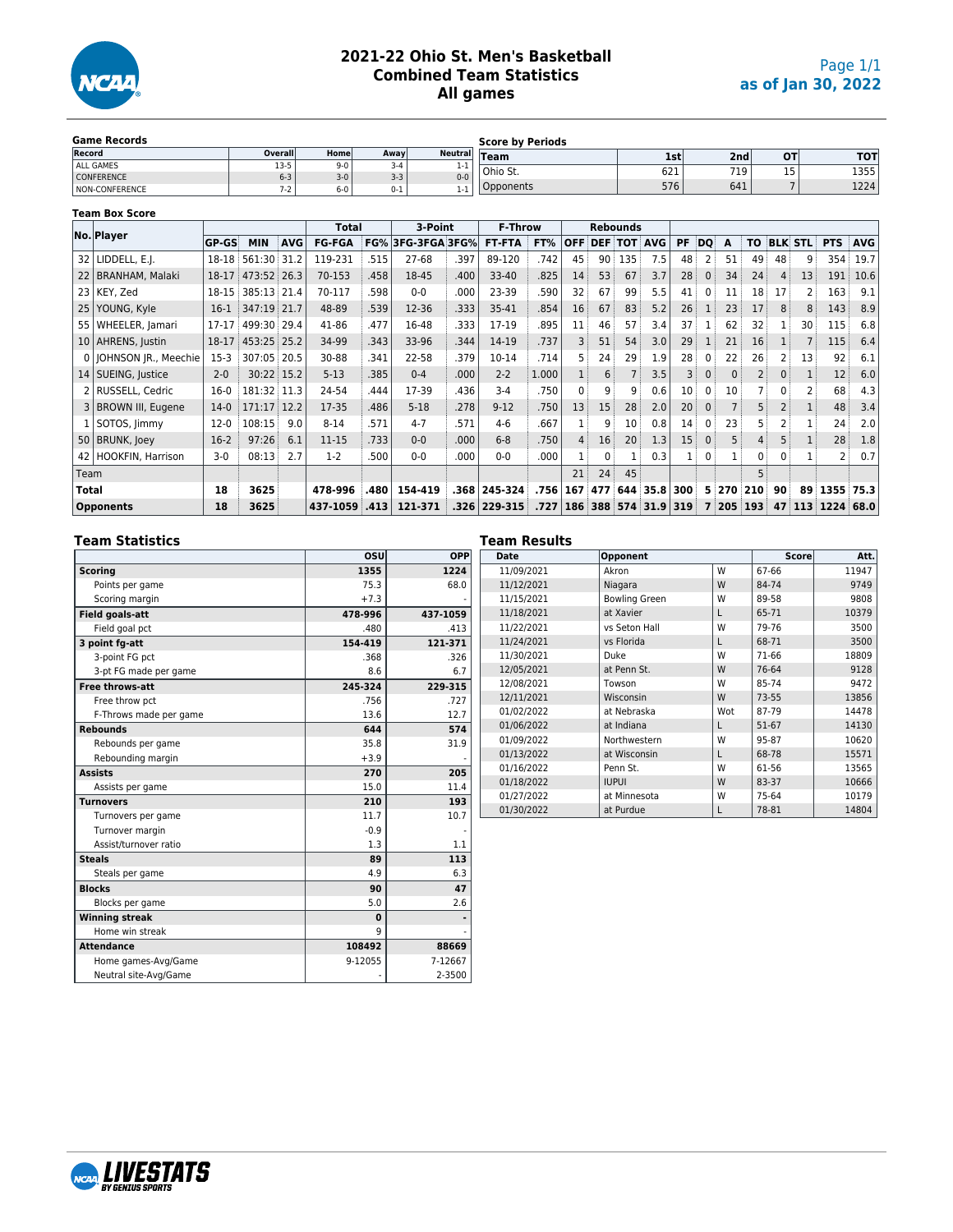

# **2021-22 Ohio St. Men's Basketball Combined Team Statistics In Conference games**

| <b>Game Records</b>   |         |         |       |                | <b>Score by Periods</b> |     |     |           |     |
|-----------------------|---------|---------|-------|----------------|-------------------------|-----|-----|-----------|-----|
| Record                | Overall | Home    | Away  | <b>Neutral</b> | <b>Team</b>             | 1st | 2nd | <b>OT</b> | тот |
| <b>ALL GAMES</b>      | b-3     | $3-0$   | $3-3$ | $0 - 0$        |                         |     |     |           |     |
| <b>CONFERENCE</b>     | $6 - 3$ | $3-0$   | $3-3$ | $0-0$          | Ohio St.                | 306 | 343 | 15        | 664 |
| <b>NON-CONFERENCE</b> | $0-0$   | $0 - 0$ | $0-0$ | $0 - 0$        | Opponents               | 294 | 330 |           | 631 |

### **Team Box Score**

| No. Player                  |              |             |            | Total                                                                                                       |       | 3-Point            |      | <b>F-Throw</b> |         |                |    | <b>Rebounds</b> |                                                                                 |            |              |                 |                 |                |          |       |                               |
|-----------------------------|--------------|-------------|------------|-------------------------------------------------------------------------------------------------------------|-------|--------------------|------|----------------|---------|----------------|----|-----------------|---------------------------------------------------------------------------------|------------|--------------|-----------------|-----------------|----------------|----------|-------|-------------------------------|
|                             | <b>GP-GS</b> | <b>MIN</b>  | <b>AVG</b> | <b>FG-FGA</b>                                                                                               | FG%   | 3FG-3FGA3FG%       |      | <b>FT-FTA</b>  | FT%     |                |    |                 | <b>OFF DEF TOT AVG</b>                                                          | PF         | <b>DO</b>    | A               | TO.             |                |          |       | <b>BLK STL PTS AVG</b>        |
| 32   LIDDELL, E.J.          | $9-9$        | 304:26      | 33.8       | 60-124                                                                                                      | .484  | 15-37              | .405 | 42-55          | .764    | 22             | 45 | 67              | 7.4                                                                             | 26         |              | 26 <sup>3</sup> | 21              | 21             |          | 7 177 | 19.7                          |
| 22   BRANHAM, Malaki        | $9 - 9$      | 277:32 30.8 |            | 46-90                                                                                                       | .511  | 13-29              | .448 | 27-34          | .794    | 6              | 34 | 40              | 4.4                                                                             | 12         | $\mathbf{0}$ | 18 <sup>3</sup> | 10              | $\overline{2}$ | 5        | 132   | 14.7                          |
| WHEELER, Jamari             | $8 - 8$      | 253:03      | 31.6       | 25-54                                                                                                       | .463  | $7 - 29$           | .241 | 10-11          | .909    |                | 28 | 35              | 4.4                                                                             | 16         | 0            | 32              | 20              |                | 17       | 67    | 8.4                           |
| YOUNG, Kyle                 | $8 - 1$      |             |            | $21 - 46$                                                                                                   | .457  | $6 - 21$           | .286 | 17-19          | .895    | 10             | 33 | 43              | 5.4                                                                             | 13         | $\mathbf{0}$ | 11              | 11              | 4              | 3        | 65    | 8.1                           |
| 23   KEY, Zed               | $9 - 8$      |             |            | 29-50                                                                                                       | .580  | $0-0$              | .000 | $7 - 14$       | .500    | 18             | 35 | 53              | 5.9                                                                             | 21         | $\mathbf{0}$ |                 | 11              |                |          | 65    | 7.2                           |
| 0   JOHNSON JR., Meechie    | $7 - 2$      |             |            | 14-39                                                                                                       | .359  | 12-23              | .522 | $1-2$          | .500    | $\overline{2}$ |    | 16              | 2.3                                                                             | 13         | $\Omega$     | 11              | 10              |                |          | 41    | 5.9                           |
| 2   RUSSELL, Cedric         | $9 - 0$      |             |            | 16-37                                                                                                       | .432  | $9 - 26$           | .346 | $0 - 0$        | .000    | 0              | 5. | 5               | 0.6                                                                             | 8          | $\mathbf{0}$ | 8               |                 | $\Omega$       |          | 41    | 4.6                           |
| 10   AHRENS, Justin         | $9 - 8$      |             |            | $12 - 46$                                                                                                   | .261  | 11-45              | .244 | $4 - 4$        | 1.000   | $\mathbf{1}$   | 27 | 28              | 3.1                                                                             | 14         |              | 8               |                 | $\mathbf{0}$   |          | 39    | 4.3                           |
| 50 BRUNK, Joey              | $7 - 0$      |             | 5.4        | $6-6$                                                                                                       | 1.000 | $0-0$              | .000 | $3 - 4$        | .750    |                |    |                 | 1.0                                                                             | 6          | 0            | 2               | 2               |                |          | 15    | 2.1                           |
| 3   BROWN III, Eugene       | $8 - 0$      |             | 12.2       | $6 - 13$                                                                                                    | .462  | $1 - 7$            | .143 | $4 - 4$        | 1.000   | 6              |    | 12              | 1.5                                                                             | 17         | $\mathbf{0}$ | 3               | $\overline{2}$  |                | $\Omega$ | 17    | 2.1                           |
| $1$ SOTOS, $\lim_{x \to 0}$ | $5 - 0$      |             | 5.3        | $2 - 5$                                                                                                     | .400  | $1-2$              | .500 | $0 - 0$        | .000    | 0              |    |                 | 0.2                                                                             |            | $\Omega$     | 5.5             |                 | 0              |          | 5     | 1.0                           |
| 42   HOOKFIN, Harrison      | $1 - 0$      |             | 0.7        | $0 - 0$                                                                                                     | .000  | $0-0$              | .000 | $0 - 0$        | .000    | $\Omega$       |    |                 | 0.0                                                                             |            | $\mathbf{0}$ | 0 ∶             | $\mathbf{0}$    | $\mathbf{0}$   | $\Omega$ |       | 0.0                           |
|                             |              |             |            |                                                                                                             |       |                    |      |                |         | 11             |    | 24              |                                                                                 |            |              |                 | 2               |                |          |       |                               |
|                             | 9            | 1825        |            |                                                                                                             | .465  | 75-219             | .342 |                | .782    | 86             |    |                 |                                                                                 |            |              |                 |                 | 41             | 47       |       | 664 73.8                      |
| <b>Opponents</b>            | 9            | 1825        |            |                                                                                                             | .429  | 63-191             | .330 |                | .706    |                |    |                 |                                                                                 |            |              |                 | 83              | 26             |          |       |                               |
|                             |              |             |            | 180:15 22.5<br>183:57 20.4<br>137:41 19.7<br>116:33 13.0<br>208:46 23.2<br>37:29<br>97:58<br>26:40<br>00:40 |       | 237-510<br>230-536 |      |                | 115-147 | 108-153        |    | 3<br>84         | 14 <sup>3</sup><br>4<br>6<br>$\mathbf{0}$<br>0<br>13 <sup>3</sup><br>245<br>203 | 331<br>287 | $36.8$   149 | $31.9$ 146      | 2 131 <br>4 122 | 104            |          |       | 0 <sup>1</sup><br>52 631 70.1 |

### **Team Statistics**

|                        | osu      | <b>OPP</b> |
|------------------------|----------|------------|
| <b>Scoring</b>         | 664      | 631        |
| Points per game        | 73.8     | 70.1       |
| Scoring margin         | $+3.7$   |            |
| <b>Field goals-att</b> | 237-510  | 230-536    |
| Field goal pct         | .465     | .429       |
| 3 point fg-att         | 75-219   | 63-191     |
| 3-point FG pct         | .342     | .330       |
| 3-pt FG made per game  | 8.3      | 7.0        |
| <b>Free throws-att</b> | 115-147  | 108-153    |
| Free throw pct         | .782     | .706       |
| F-Throws made per game | 12.8     | 12.0       |
| <b>Rebounds</b>        | 331      | 287        |
| Rebounds per game      | 36.8     | 31.9       |
| Rebounding margin      | $+4.9$   |            |
| <b>Assists</b>         | 131      | 122        |
| Assists per game       | 14.6     | 13.6       |
| <b>Turnovers</b>       | 104      | 83         |
| Turnovers per game     | 11.6     | 9.2        |
| Turnover margin        | $-2.3$   |            |
| Assist/turnover ratio  | 1.3      | 1.5        |
| <b>Steals</b>          | 47       | 52         |
| Steals per game        | 5.2      | 5.8        |
| <b>Blocks</b>          | 41       | 26         |
| Blocks per game        | 4.6      | 2.9        |
| <b>Winning streak</b>  | $\bf{0}$ |            |
| Home win streak        | 3        |            |
| <b>Attendance</b>      | 38041    | 78290      |
| Home games-Avg/Game    | 3-12680  | 6-13048    |
| Neutral site-Avg/Game  |          | $0 - 0$    |

#### **Team Results Deponent Score Att.** 12/05/2021 at Penn St. W 76-64 9128<br>12/11/2021 Wisconsin W 73-55 13856 12/11/2021 01/02/2022 at Nebraska Wot 87-79 14478 01/06/2022 at Indiana L 51-67 14130 01/09/2022 **Northwestern** W 95-87 10620 01/13/2022 at Wisconsin L 68-78 15571<br>01/16/2022 Penn St. W 61-56 13565 01/16/2022 Penn St. W 61-56 13565 01/27/2022 at Minnesota W 75-64 10179<br>01/30/2022 at Purdue L 78-81 14804  $01/30/2022$

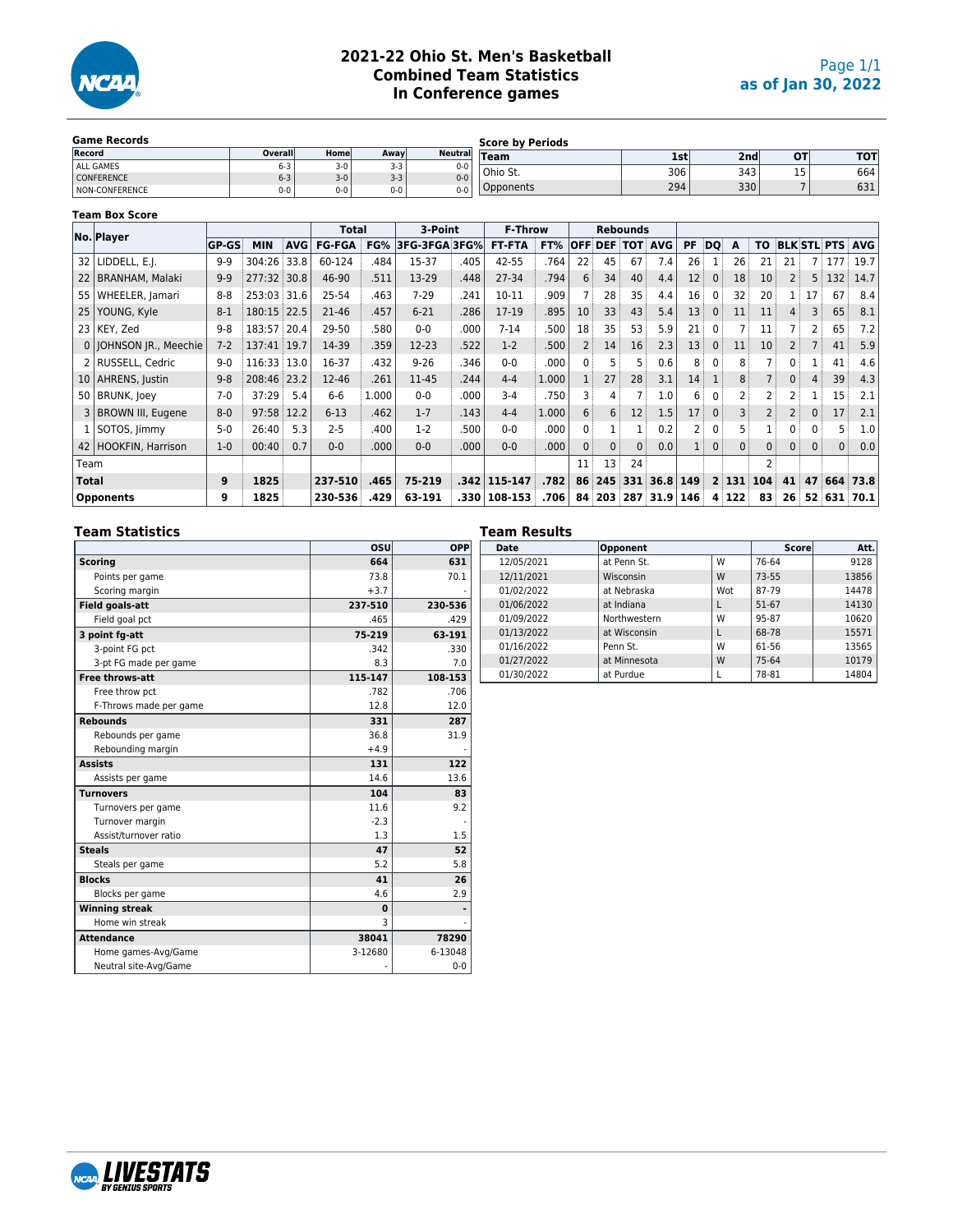

# **2021-22 Ohio St. Men's Basketball Team Game-by-Game All games**

|                      |                  |       |     | <b>Total</b>  |      | <b>3-Pointers</b> |            | <b>Free throws</b> |            |            |            | <b>Rebounds</b> |            |     |     |     |    |                |            |            |
|----------------------|------------------|-------|-----|---------------|------|-------------------|------------|--------------------|------------|------------|------------|-----------------|------------|-----|-----|-----|----|----------------|------------|------------|
| Opponent             | <b>Date</b>      | Score |     | <b>FG-FGA</b> |      | PCT3FG-3FGA       | <b>PCT</b> | <b>FT-FTA</b>      | <b>PCT</b> | <b>OFF</b> | <b>DEF</b> | TOT             | <b>AVG</b> | PF  | A   | то  |    | <b>BLK STL</b> | <b>PTS</b> | <b>AVG</b> |
| Akron                | 11/09/2021       | 67-66 | W   | 26-60         | .433 | $4 - 14$          | .286       | 11-16              | .688       | 17         | 21         | 38              | 38.0       | 15  | 11  | 11  | 5  | 5              | 67         | 67.0       |
| Niagara              | 11/12/2021       | 84-74 | W   | $27 - 50$     | .540 | $10-26$           | .385       | $20 - 30$          | .667       | 6          | 28         | 34              | 36.0       | 19  | 17  | 10  | 8  | 5              | 84         | 75.5       |
| <b>Bowling Green</b> | 11/15/2021       | 89-58 | W   | 36-70         | .514 | 12-32             | .375       | $5 - 7$            | .714       | 13         | 30         | 43              | 38.3       | 12  | 27  | 12  | 2  | 8              | 89         | 80.0       |
| at Xavier            | 11/18/2021       | 65-71 |     | 23-61         | .377 | $8-21$            | .381       | $11 - 13$          | .846       | 11         | 24         | 35              | 37.5       | 18  | 15  | 13  | 9  |                | 65         | 76.3       |
| vs Seton Hall        | 11/22/2021       | 79-76 | W   | 23-48         | .479 | 11-22             | .500       | $22 - 25$          | .880       | 4          | 27         | 31              | 36.2       | 18  | 13  | 10  | 5  | 5              | 79         | 76.8       |
| vs Florida           | 11/24/2021 68-71 |       |     | 25-47         | .532 | $5-19$            | .263       | 13-20              | .650       |            | 26         | 33              | 35.7       | 24  | 11  | 18  |    | 5              | 68         | 75.3       |
| Duke                 | 11/30/2021 71-66 |       | W   | 26-54         | .481 | $8 - 20$          | .400       | 11-22              | .500       |            | 33         | 40              | 36.3       | 14  | 13  | 12  | 4  |                | 71         | 74.7       |
| at Penn St.          | 12/05/2021 76-64 |       | W   | $27 - 53$     | .509 | 12-27             | .444       | $10-12$            | .833       | 5          | 23         | 28              | 35.3       | 17  | 17  | 13  | 3  | 8              | 76         | 74.9       |
| Towson               | 12/08/2021 85-74 |       | w   | $27 - 47$     | .574 | $10-23$           | .435       | $21 - 25$          | .840       | 8          | 23         | 31              | 34.8       | 18  | 13  | 12  | 4  |                | 85         | 76.0       |
| Wisconsin            | 12/11/2021 73-55 |       | W   | 29-58         | .500 | $6 - 19$          | .316       | $9 - 13$           | .692       | 8          | 41         | 49              | 36.2       | 14  | 15  | 14  | 4  | 4              | 73         | 75.7       |
| at Nebraska          | 01/02/2022 87-79 |       | Wot | $30 - 63$     | .476 | 16-34             | .471       | 11-14              | .786       | 13         | 29         | 42              | 36.7       | 19  | 18  | 16  | 6  | 4              | 87         | 76.7       |
| at Indiana           | 01/06/2022 51-67 |       | L   | 16-52         | .308 | $8 - 27$          | .296       | 11-12              | .917       | 5          | 28         | 33              | 36.4       | 13  | 12  | 15  | 3  |                | 51         | 74.6       |
| Northwestern         | 01/09/2022 95-87 |       | W   | 29-51         | .569 | 11-25             | .440       | 26-27              | .963       |            | 22         | 29              | 35.8       | 15  | 18  | 14  | 8  | 9              | 95         | 76.2       |
| at Wisconsin         | 01/13/2022 68-78 |       |     | $30 - 60$     | .500 | $3-19$            | .158       | $5 - 10$           | 500        |            | 26         | 33              | 35.6       | 20  |     | 11  | 3  |                | 68         | 75.6       |
| Penn St.             | 01/16/2022       | 61-56 | W   | 17-44         | .386 | $3-12$            | .250       | 24-36              | .667       | 9          | 28         | 37              | 35.7       | 13  | 9   | 9   | 5  |                | 61         | 74.6       |
| <b>IUPUI</b>         | 01/18/2022 83-37 |       | W   | 28-49         | .571 | 11-23             | .478       | 16-19              | .842       | 8          | 20         | 28              | 35.3       | 13  | 19  | 8   | 5  | 6              | 83         | 75.1       |
| at Minnesota         | 01/27/2022 75-64 |       | w   | 30-66         | .455 | $7-27$            | .259       | $8-9$              | .889       | 20         | 28         | 48              | 36.0       | 16  | 20  | 6   | 5  |                | 75         | 75.1       |
| at Purdue            | 01/30/2022       | 78-81 |     | $29-63$       | .460 | $9 - 29$          | .310       | 11-14              | .786       | 12         | 20         | 32              | 35.8       | 22  | 15  | 6   | 4  | 6              | 78         | 75.3       |
| Total                |                  | 1355  |     | 478-996       | .480 | 154-419           | .368       | 245-324            | .756       | 167        | 477        | 644             | 35.8       | 300 | 270 | 210 | 90 | 89             | 1355       | 75.3       |
| Opponents            |                  | 1224  |     | 437-1059      | .413 | 121-371           | .326       | 229-315            | .727       | 186        | 388        | 574             | 31.9       | 319 | 205 | 193 | 47 | : 113          | 1224       | 68.0       |

# **Ohio St. Averages**

| Games<br><b>Played</b> | Points/<br>aame | <b>FG Pct</b> | 3FG<br>Pct | <b>FT Pct</b> | Rebounds/<br>aame | Assists/<br>aame | Turnovers/<br>aame | <b>Assist/Turnover</b><br>ratio | Steals/<br>aame | <b>Blocks</b><br>game |
|------------------------|-----------------|---------------|------------|---------------|-------------------|------------------|--------------------|---------------------------------|-----------------|-----------------------|
| 18                     | 75<br>د.כ       | ∟.48          | 36.8       | 75.6          | 35.8              | 2.5.0<br>U.CL    | <b></b>            | <b></b>                         | т. .            | 5.0                   |